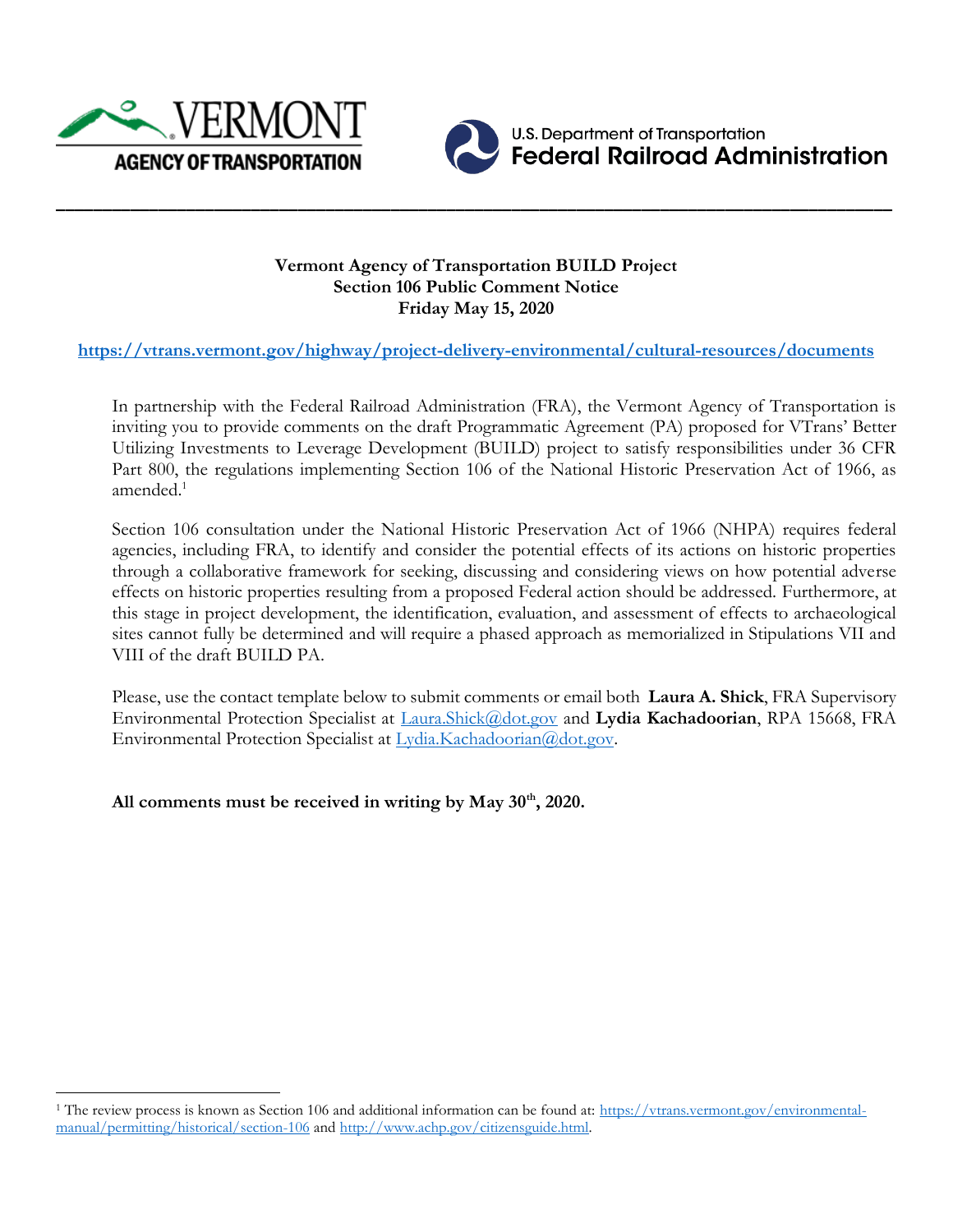**PROGRAMMATIC AGREEMENT AMONG THE FEDERAL RAILROAD ADMINISTRATION, THE VERMONT STATE HISTORIC PRESERVATION OFFICER, AND THE VERMONT AGENCY OF TRANSPORTATION, REGARDING THE BETTER UTILIZING INVESTMENTS TO LEVERAGE DEVELOPMENT (BUILD) TRANSPORTATION DISCRETIONARY GRANT PROJECT to REHABLITATE or REPLACE (29) EXISITING RAILROAD BRIDGES ON THE BENNINGTON AND RUTLAND RAILROAD in RUTLAND and BENNINGTON COUNTIES, VERMONT**

**WHEREAS,** rehabilitation or replacement of 29 existing railroad bridges between Rutland, Vermont and Hoosick, New York along a 57.82-mile section of the former Bennington and Rutland Railroad (B&R) (hereafter known as the Project), is necessary to accommodate projected regional freight and operational safety requirements as well as address structural and operational deficiencies that do not permit the safe and efficient operation of modern freight cars at modern speeds (Appendix A, Project Location Map); and

**WHEREAS**, the Vermont Agency of Transportation (VTrans) is the Project Sponsor and owns the B&R line including its bridges, culverts, other infrastructure, and the right-of-way (ROW) associated with the rail corridor; is managing the Project to facilitate the passage of 286,000 pound carloads at a speed of 40 miles per hour; and will implement the Project in phases; and

**WHEREAS**, the U.S. Department of Transportation (USDOT) is providing funding under the Fiscal Year 2018 Better Utilizing Investments to Leverage Development (BUILD) transportation discretionary grant program to VTrans and the USDOT's Federal Railroad Administration (FRA) is obligating and administering the grant for final design and construction of the Project; and

**WHEREAS,** FRA's funding constitutes a federal action requiring review under the National Environmental Policy Act (NEPA) (42 U.S.C. § 4321 *et seq.*) and is considered an Undertaking under Section 106 of the National Historic Preservation Act of 1966 (54 U.S.C. § 306108) (NHPA), as amended, and its implementing regulations at 36 C.F.R part 800 (hereinafter collectively referred to as Section 106); and

**WHEREAS,** FRA has coordinated Section 106 compliance with the NEPA process for the Project and is preparing a Categorical Exclusion worksheet; and

**WHEREAS**, in a letter dated February 28, 2020, FRA initiated consultation with the Vermont Division for Historic Preservation, which serves as the State Historic Preservation Officer (SHPO), pursuant to 36 C.F.R. § 800.3(c) and established the proposed Area of Potential Effects (APE), which is limited to non-contiguous portions of the existing railroad ROW; identified historic properties in the APE (36 C.F.R. § 800.4); and applied the criteria for adverse effect (36 C.F.R.  $\S$  800.5(a)(1)) to historic properties in the APE; and

#### **Commented [KL(1]: FRA NOTES FOR FINAL VERSION**

**\*\*\*Check Overall Formatting** 

- •Lettering/Numbering
- •Spacing •Margins
- •Underlining
- •Italics
- •Capitalization
- •dates

•archaeology vs archeology

•**\*\*\*Check legal citations for consistency with** *The Bluebook: A Uniform System of Citation*  •e.g. 36 C.F.R.  $\frac{800.3(c)(1)}{c}$ 

#### **\*\*\*Check Stipulation Cross Refences**

I.Roles and Responsibilities II.Documentation Standards III.Timeframes, Communication and Document Review IV.Design Review for Replacement Bridges V.Treatment Measures for Architectural Resources VI.Treatment Measures for Archaeological Resources VII.Post-Review Discoveries VIII.Project Modifications and Changes IX.Monitoring and Reporting X.Dispute Resolution XI.Adoptability XII.Amendments XIII Termination and Withdrawal XIV.Duration, Effective Date, and Execution

#### **\*\*\*Verify Appendices**

- •Appendix A, Project Location Map
- •Appendix B, Architectural Survey
- •Appendix C, Archaeological Resource Assessment **Survey**
- •Appendix D, Adverse Effect Determinations Table
- •Appendix E, Correspondence
- •Appendix F, Contacts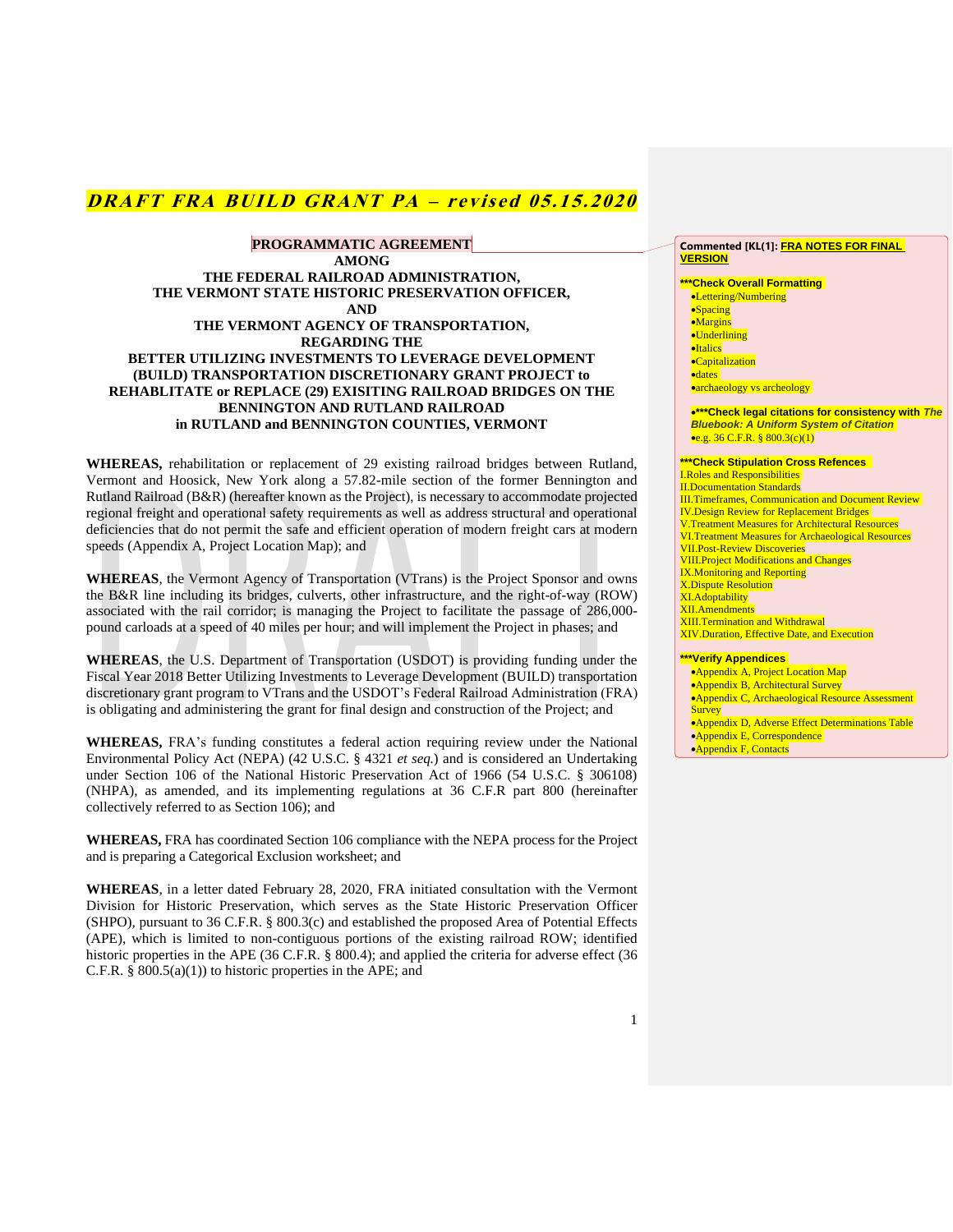**WHEREAS**, in this letter FRA referenced technical studies conducted by VTrans for both historic architecture and archaeology within the Project area, as documented in the 2019 reports *Architectural Resource Identification Survey: BUILD Grant – Resource Identification of 31 Railroad Bridges (2019)* and *Archaeological Resource Assessment Survey: BUILD Grant – Resource Identification of 31 Railroad Bridges* (Appendices B and C, respectively); and

**WHEREAS**, in this letter FRA determined that the B&R line is eligible for inclusion in the National Register of Historic Places (NRHP) under Criteria A and C as a linear historic district (hereafter B&R Railroad Historic District) with an approximate period of significance spanning 1853-1963, and that all B&R rail bridges in Vermont included in the Project scope are considered contributing elements of this historic district except for Bennington County Bridges Number 58 in Shaftsbury and Number 61 in Arlington; and

**WHEREAS**, in this letter FRA also determined the Project will have an adverse effect on historic properties as a result of the demolition and replacement of eight (8) B&R rail bridges and disinvestment of two (2) B&R rail bridges along the NRHP-eligible B&R Railroad Historic District (Appendix D, Adverse Effect Determinations Table); and

**WHEREAS**, SHPO concurred with FRA's identification of historic properties and effects finding in a letter dated March 17, 2020 (Appendix E, Correspondence); and

**WHEREAS**, pursuant to 36 C.F.R. § 800.3(f)(1), in a letter dated February 28, 2020 FRA invited the towns of Arlington, Clarendon, Dorset, Manchester, Shaftsbury, and Wallingford; the City of Rutland; and the Rutland Historical Society to consult in the Section 106 process regarding the effects of the Project on historic properties. The following parties accepted the invitation to be a Consulting Party by email: the Town of Clarendon accepted on March 2, 2020, the Town of Dorset accepted on March 4, 2020, and the Town of Wallingford accepted on March 17, 2020; and

**WHEREAS,** pursuant to 36 C.F.R. § 800.3(f)(2), in a letter dated March 10, 2020, FRA invited the following Federally recognized Indian tribes (herein collectively referred to as "Tribes") to participate in the Section 106 process as Consulting Parties: the Mashantucket Pequot Tribe, the Penobscot Nation, the Stockbridge-Munsee Band of Mohican Indians, and the St. Regis Mohawk Tribe, and the Stockbridge-Munsee Band of Mohican Indians responded on May 4, 2020 requesting future consultation as the project advances to ensure that any area(s) outside of the current proposed APE are evaluated and/or surveyed for potential below-ground archaeological resources, and no response was received from the other Tribes; and

**WHEREAS**, FRA has determined that a Programmatic Agreement (PA) prepared in accordance with the Section 106 regulations (36 C.F.R. § 800.14(b)) is appropriate to resolve adverse effects of the Project on historic properties because the exact nature and extent of effects to above- and below-ground historic properties are not fully known at this stage of Project design, and the Section 106 regulations (36 C.F.R. § 800.4(b)(2)) allow for a phased approach to identification and evaluation; and

**WHEREAS**, through consultation, FRA has determined that the Project has the potential to affect archaeological resources (both precontact and historic period), but that the identification of and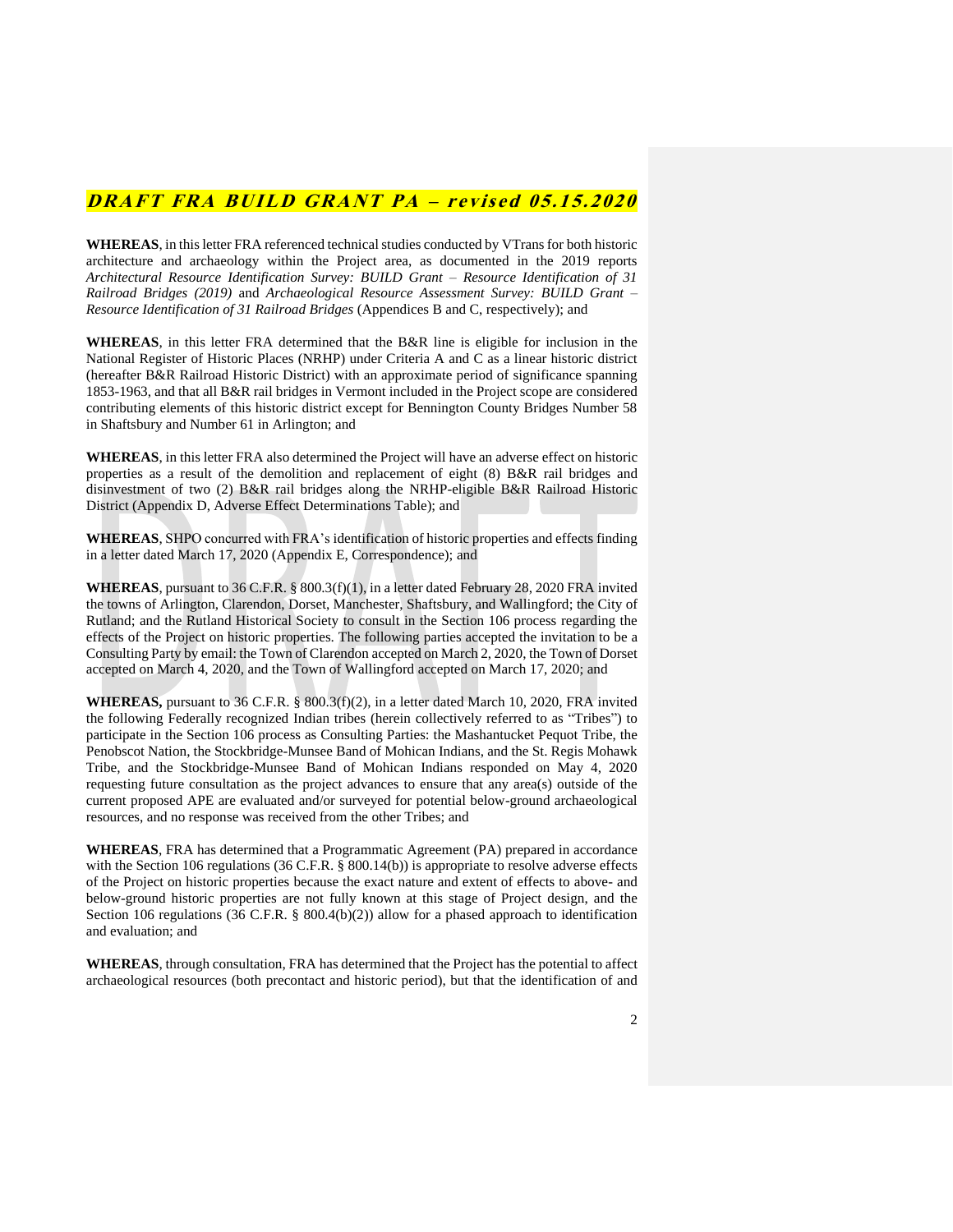effects on archaeological resources, which may be historic properties, cannot be fully determined based on the current level of Project design; and

**WHEREAS**, through consultation, FRA has elected to complete the final identification, evaluation, and effects assessment on archaeological resources in a phased manner, pursuant to 36 C.F.R. § 800.4(b)(2) and § 800.5(a)(3), and in accordance with the ongoing consultation process specified in this PA developed pursuant to 36 C.F.R. § 800.14(b); and

**WHEREAS**, based on the current level of Project design provided by VTrans as of the date of execution of this PA, FRA anticipates the rehabilitation and repair of 19 bridges will be exempt from Section 106 review under the *Section 106 Program Comment to Exempt Consideration of Effects to Rail Properties Within Rail Rights-of-Way* (Program Comment) issued by the Advisory Council on Historic Preservation (ACHP) on August 17, 2018; and

**WHEREAS**, as VTrans advances Project design, it is possible there may be additional adverse effects to the B&R Railroad Historic District through the demolition and replacement of additional rail bridges and/or the repair or rehabilitation of rail bridges that FRA determines are not exempt under the Program Comment, and such effects will be addressed through this PA; and

**WHEREAS**, VTrans has documented the 29 rail bridges that are included in the Project through bridge inspection reports, architectural surveys, photographs, and written narrative, and FRA and SHPO do not require further documentation of the bridges before VTrans proceeds with the repair, replacement, or divestment of the bridges; and

**WHEREAS**, FRA has invited VTrans, as the Project Sponsor, designer, and owner of the B&R line to participate in this PA as an Invited Signatory with responsibilities under this PA, and VTrans has accepted; and

**WHEREAS**, in accordance with 36 C.F.R. § 800.6(a)(1), FRA notified the Advisory Council on Historic Preservation (ACHP) of its adverse effect determination and intention to enter into a PA with specified documentation by electronic submittal dated February 28, 2020, and the ACHP, by letter dated March 16, 2020, declined to participate in the consultation pursuant to 36 C.F.R. §  $800.6(a)(1)(iii)$ ; and

**WHEREAS,** FRA sought and considered the views of the public regarding Section 106 for this Project by making the draft PA available to the public for review and comment from May 15, 2020 to May 30, 2020 through the following VTrans website: [https://vtrans.vermont.gov/highway/project-delivery-environmental/cultural-](https://vtrans.vermont.gov/highway/project-delivery-environmental/cultural-resources/documents)

[resources/documents,](https://vtrans.vermont.gov/highway/project-delivery-environmental/cultural-resources/documents) and FRA considered comments received when finalizing the PA; and

**NOW, THEREFORE**, FRA and SHPO as Signatories and VTrans as an Invited Signatory (together the Signatories) agree that the Project will be implemented in accordance with the following stipulations in order to take into account the effects of this undertaking on historic properties.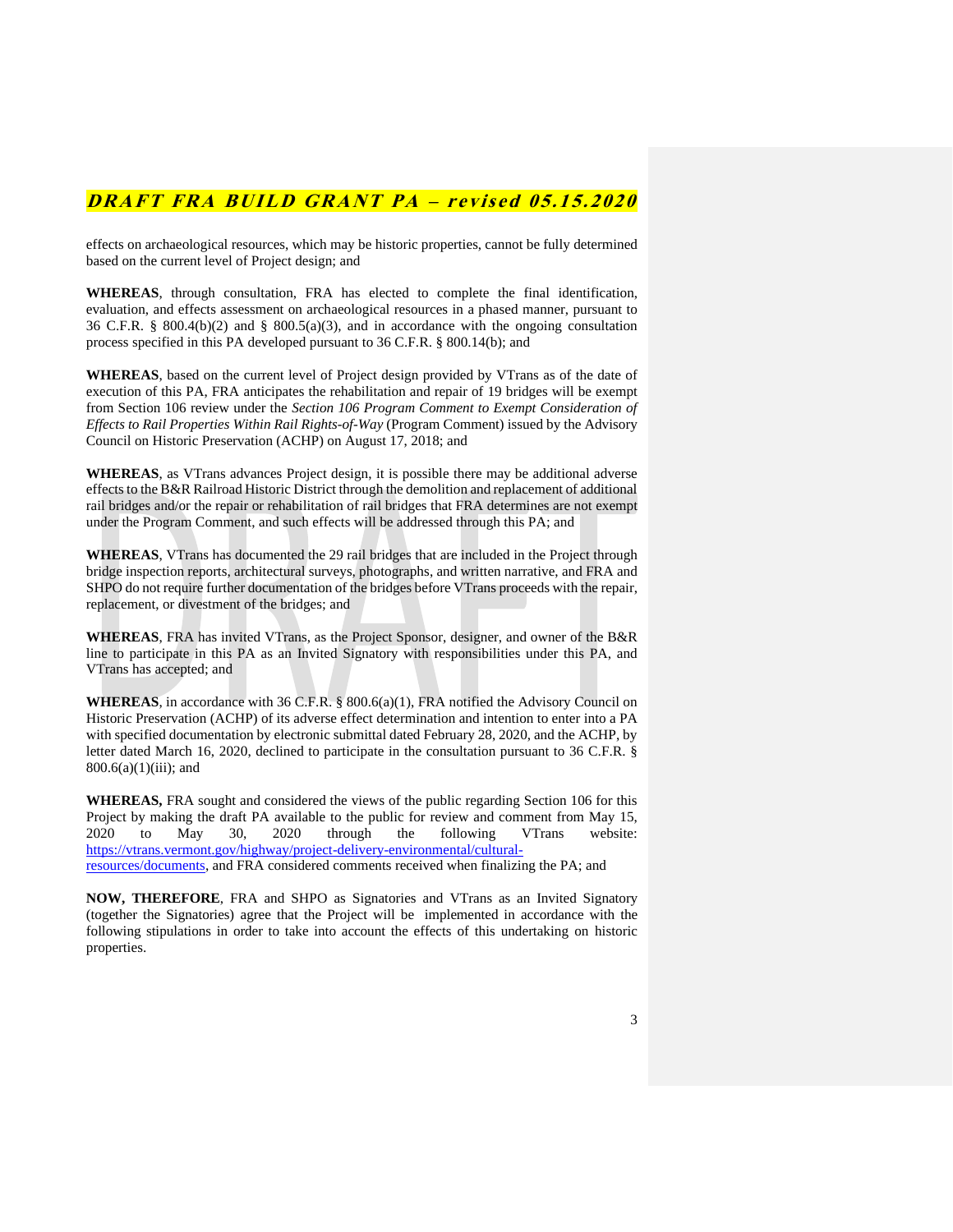### **STIPULATIONS**

### **I. ROLES AND RESPONSIBILITIES**

#### A. FRA

- 1. FRA has the primary responsibility to ensure the provisions of this PA are carried out.
- 2. FRA is responsible for all government-to-government consultation with Federallyrecognized Indian tribes.
- B. VT SHPO
	- 1. The VT SHPO will review and approve submittals as specified in this PA.
- C. VTrans
	- 1. Pursuant to 36 C.F.R. § 800.2(c)(4), FRA authorized VTrans to initiate consultation and prepare any necessary analyses, documentation, and recommendations on its behalf, but FRA remains legally responsible for all findings and determinations, including determinations of eligibility and effects of the Project, as well as resolution of objections or dispute resolution.
	- 2. VTrans will ensure that all work carried out pursuant to this PA is done by or under the direct supervision of a qualified professional in the disciplines of Archaeology, Architectural History and/or Historic Architecture who meets the relevant standards outlined in the *Secretary of the Interior's Professional Qualifications Standards* (48 F.R. 44738-9, (September 29, 1983)) *and Guidelines for Archeology and Historic Preservation* 48 FR 44716 (September 29, 1983).
- D. Consulting Parties
	- 1. Consulting parties include local governments and/or organizations with a demonstrated interest in the Project who have already participated in, or who may later join in as consulting parties in the Section 106 process due to the nature of their legal and/or economic relationship to the Project or affected properties, or their concern with the Project's effects on historic properties.
	- 2. Consulting parties may participate in on-going consultation, as prescribed by this PA.

#### **II. DOCUMENTATION STANDARDS**

All surveys, studies, reports, plans, and other documentation prepared or performed pursuant to this PA will be consistent with pertinent standards and guidelines outlined in Archaeology and Historic Preservation: *Secretary of the Interior's* (SOI) *Standards and Guidelines* (48 F.R. 44716-44742, September 29, 1983) including, as applicable: *Secretary of the Interior's Standards for Historical Documentation* (48 F.R. 44728-30); *Secretary of the Interior's Standards for Architectural and Engineering Documentation* (48 F.R. 44730-34); *Secretary of the Interior's Standards for Archeological Documentation* (48 F.R. 44734); *Historic American Engineering Record Guidelines for Historical Reports* (National Park Service 2008, updated December 2017); *Historic American Buildings Survey Guide to Field Documentation* (National Park Service, May 16, 2011); and, *Historic American Buildings Survey Guidelines for Historical Reports*  (National Park Service 2007). In addition, documentation will also follow the ACHP's *Section 106 Archaeology Guidance* (2009), the ACHP's *Recommended Approach for*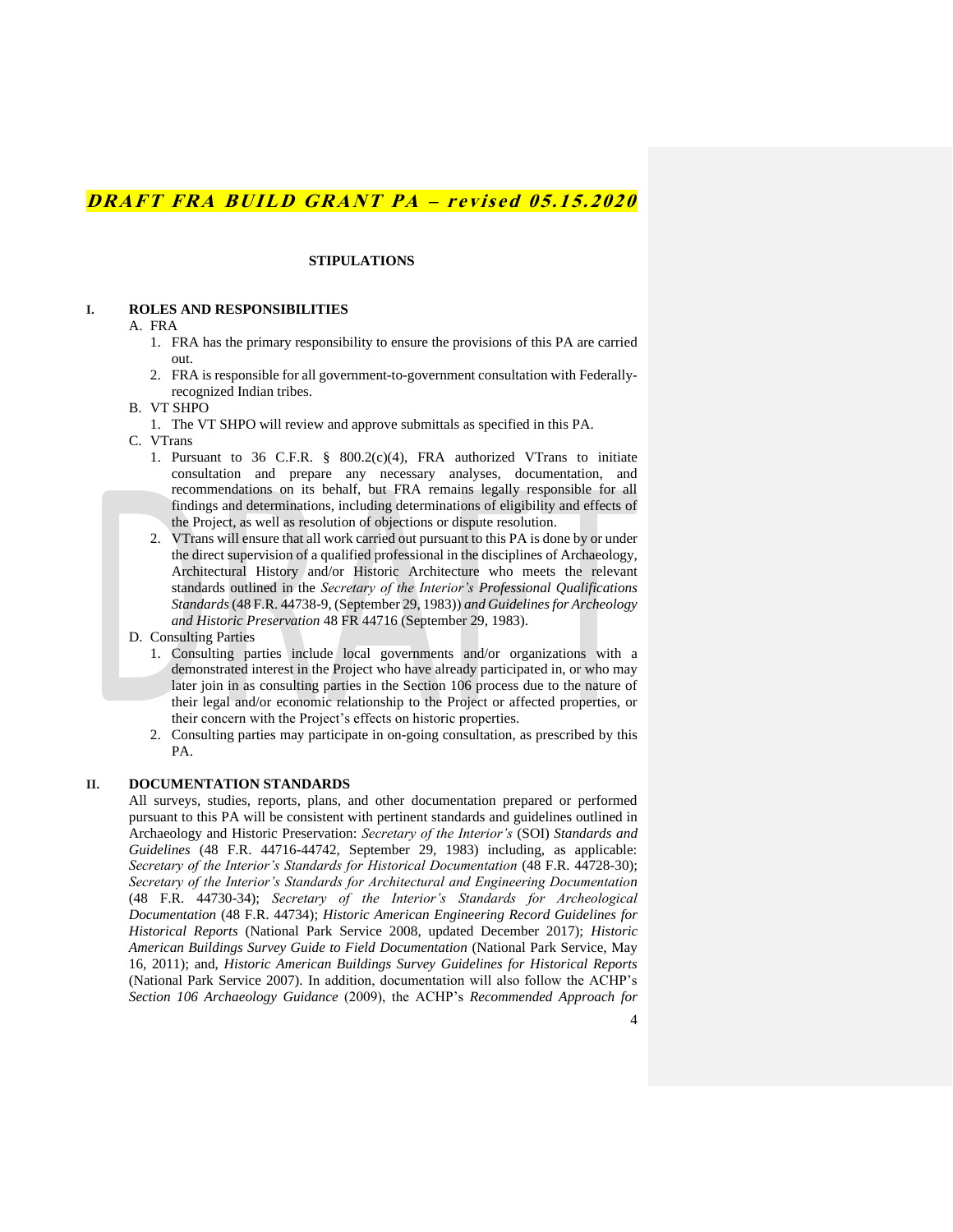*Consultation on Recovery of Significant Information from Archaeological Sites* (1999), and VDHP's *Guidelines for Conducting Archaeology in Vermont* (2017) and *Historic Sites and Structures Survey* standards, or subsequent revisions or replacements to these documents.

### **III. TIMEFRAMES, COMMUNICATION AND DOCUMENT REVIEW**

- A. All time designations are in calendar days unless otherwise stipulated. If a review period ends on a Saturday, Sunday or Federal holiday, the review period will be extended until the next business day.
- B. All review periods start on the day the documents are received by the relevant parties, which constitutes notification, unless otherwise stipulated in this PA.
- C. VTrans, in coordination with FRA, will send all notifications required by this PA by email and/or other electronic means, unless a mailed notification is requested by a recipient.
- D. For purposes of communication pursuant to this PA, contact information for each of the Signatories, the consulting parties, and Tribes is provided in Appendix F. Names and contact information therein may be updated, as needed, without an amendment to this PA. It is the responsibility of each Signatory and consulting party to immediately inform FRA and VTrans of any change in contact information.
- E. Unless otherwise stated elsewhere in this PA, SHPO and the consulting parties will provide comments to VTrans and copy FRA.
- F. The Signatories and the consulting parties will have up to thirty (30) days from the date of receipt to review and provide written comments to VTrans and FRA on documents stipulated in this PA. At FRA's discretion, FRA may consider written requests timely received and with adequate justification to extend this review period or may determine that an additional round of review of draft documents is necessary. VTrans will notify SHPO, Consulting Parties and Tribes of FRA's decision in writing including specifying review timeframes.
- G. If a Consulting Party does not provide written comments within the timeframes specified in this PA, VTrans will proceed to the next step in the review process following approval by FRA and SHPO.
- H. If the Signatories and/or the consulting parties object to or recommend extensive revisions to submissions stipulated in the PA, VTrans, in coordination with FRA, will work to respond to the recommendations and resolve disputes in a timely manner and at the lowest appropriate staff level.
- I. If FRA, in coordination with VTrans cannot resolve a dispute within thirty (30) days, FRA may elect to follow the dispute resolution process identified in Stipulation IX to resolve any such dispute.
- J. In exigent circumstances (e.g., concerns over construction suspensions or delays), all parties agree to expedite their respective document review and dispute resolution obligations within seven (7) days.

#### **IV. DESIGN REVIEW FOR REPLACEMENT BRIDGES**

#### A. Design Review

1. To the extent practicable, VTrans will make technically and economically reasonable efforts to ensure that the design of replacement bridges within the B&R Railroad Historic District is compatible with the historic property in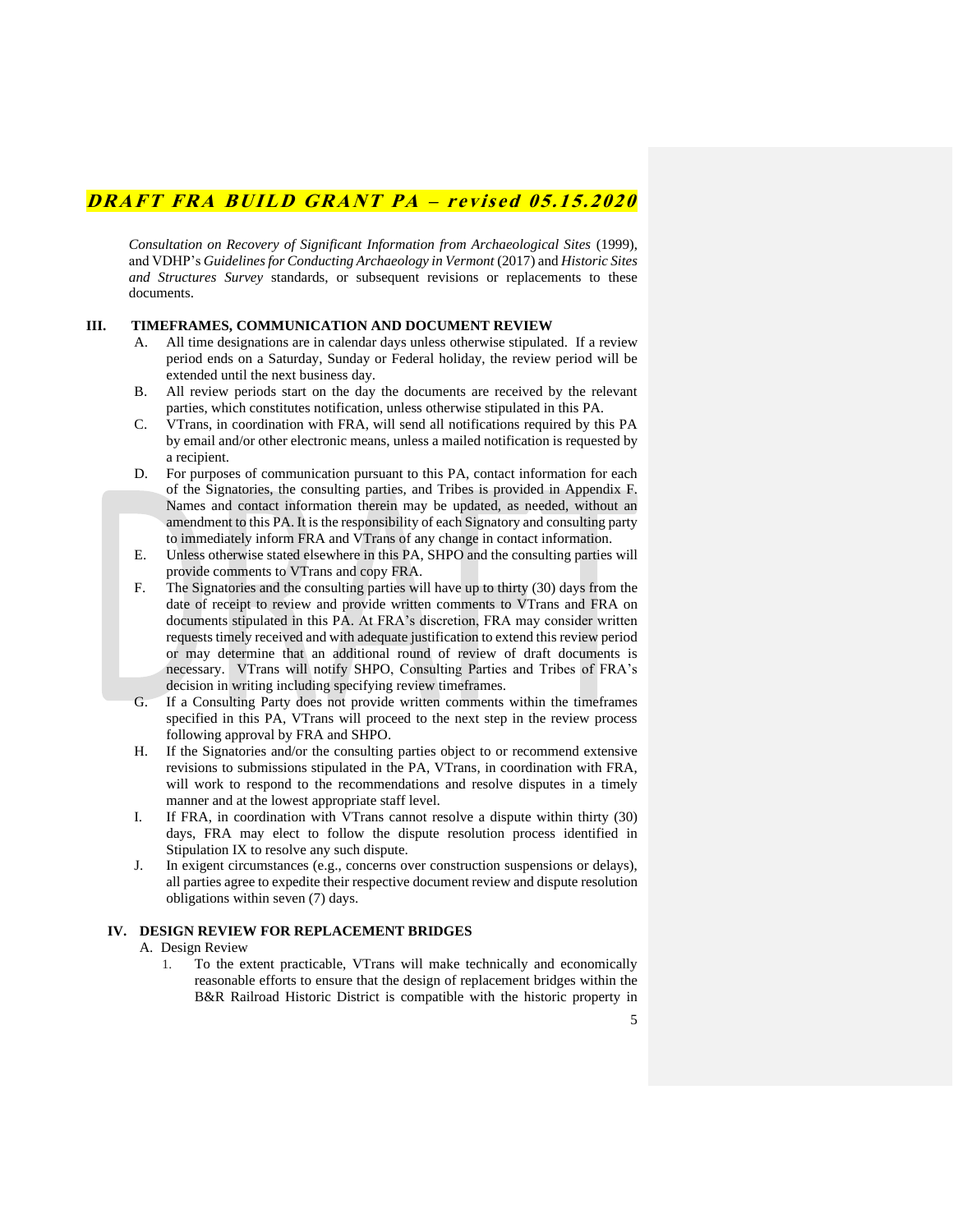form, materials, scale, and other character-defining features.

- 2. VTrans will share 30 percent, 60 percent, and 90 percent Project plan sheets and specification documents with SHPO and the consulting parties for concurrent review and comment in accordance with Stipulation III, and will provide these documents to FRA for review and acceptance in accordance with the Project's grant agreement.
- 3. VTrans will consider design review comments provided by SHPO and the consulting parties to the extent practicable and feasible. However, VTrans' final plans for the design of the new rail bridges accepted by FRA must meet FRA's bridge safety standards.
- 4. VTrans will provide a brief explanation to SHPO and/or consulting parties if certain design recommendations cannot be implemented because of safety considerations.

#### **V. TREATMENT MEASURES FOR ARCHITECTURAL RESOURCES**

VTrans will mitigate all Project-related adverse effects to architectural historic properties per the procedures below.

- A. Program Comment Property-Based Approach for Railroads in Vermont
	- 1. To facilitate future transportation project planning, to streamline Section 106 reviews of future undertakings related to rail lines in Vermont, and to create a meaningful document that will provide a significant, positive contribution to the scholarly body of research on Vermont railroads, VTrans will develop a proposal under the Program Comment Property-Based Approach to designate "excluded historic rail properties." 1
	- 2. VTrans' proposal will include an identification and evaluation of all rail properties on three rail lines in the state of Vermont. The selected rail lines (which will be the study area as defined in the Program Comment) will be determined by VTrans through coordination with SHPO and will include lines VTrans anticipates performing significant upgrades/maintenance on in the future. The selected lines will also be geographically distributed throughout the state to capture a representative sample of Vermont's rail resources.
	- 3. VTrans will coordinate with SHPO regarding appropriate data collection and desktop and field survey methodologies and documentation formats for its proposal.
	- 4. VTrans will seek input from SHPO and other appropriate stakeholders in development of its proposal, in accordance with USDOT's *Final Guidance for Implementing the Optional Property-Based Approach to Exempting Consideration of Effects to Rail Properties within Rail Rights-of-Way under*

<sup>&</sup>lt;sup>1</sup> For the definition of "excluded historic rail properties" and implications for future Section 106 undertakings, see the *Section 106 Program Comment to Exempt Consideration of Effects to Rail Properties Within Rail Rights-of-Way* issued by the ACHP on August 17, 2018 (83 Federal Register 42920, available at

[https://www.govinfo.gov/content/pkg/FR-2018-08-24/pdf/2018-18329.pdf\)](https://www.govinfo.gov/content/pkg/FR-2018-08-24/pdf/2018-18329.pdf) and USDOT's *Final Guidance for Implementing the Optional Property-Based Approach to Exempting Consideration of Effects to Rail Properties within Rail Rights-of-Way under Section 106 of the National Historic Preservation Act* published on October 11, 2019 [\(https://www.transportation.gov/sites/dot.gov/files/docs/mission/office-policy/transportation](https://www.transportation.gov/sites/dot.gov/files/docs/mission/office-policy/transportation-policy/353721/pb-guidancefinal10-11-2019508compliant.pdf)[policy/353721/pb-guidancefinal10-11-2019508compliant.pdf\)](https://www.transportation.gov/sites/dot.gov/files/docs/mission/office-policy/transportation-policy/353721/pb-guidancefinal10-11-2019508compliant.pdf).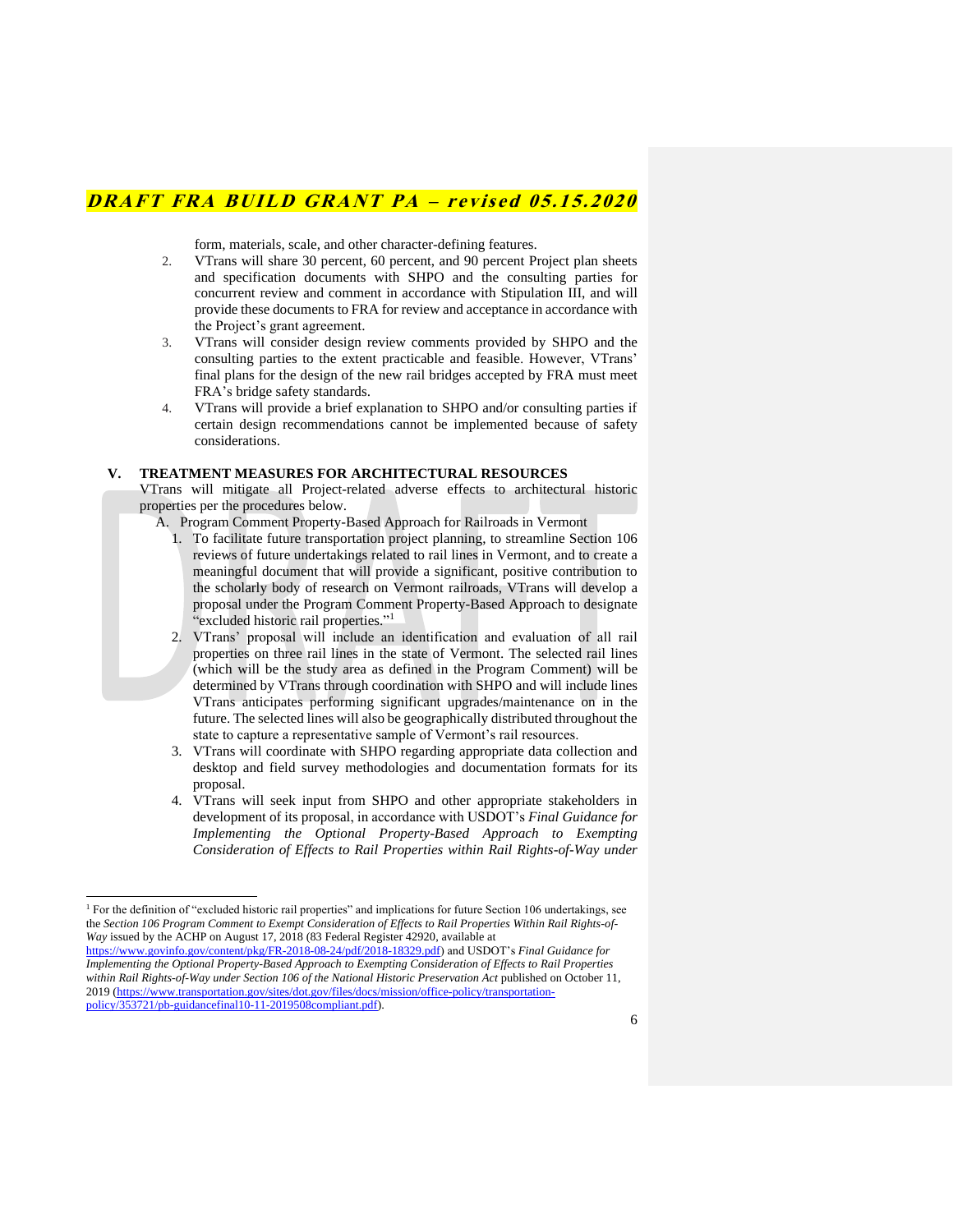*Section 106 of the National Historic Preservation Act*<sup>2</sup>

- 5. VTrans will submit its proposal to FRA within four (4) years of the date of execution of this PA.
- 6. As required by the Program Comment, FRA will designate "excluded historic rail properties", based on VTrans' proposal and following opportunities for public input, within 12 months of receipt of VTrans' proposal.

#### **VI. TREATMENT MEASURES FOR ARCHAEOLOGICAL RESOURCES**

VTrans will identify, evaluate and assess Project effects on archaeological resources per the procedures below.

- A. VTrans will ensure that no ground-disturbing activities associated with the Project take place in areas subject to archaeological investigation until the required fieldwork has been completed, reviewed and approved by FRA and SHPO, and a VTrans SOI qualified archaeologist has provided the VTrans Project Manager with written notification that the location has been approved for commencement of grounddisturbing activities.
- B. VTrans may phase archaeological investigations for each bridge location, but Stipulations VI.C through VI.F must be completed for each bridge location prior to VTrans' commencement of Project-related ground-disturbing activities.
- C. Defining Archaeological APEs
	- 1. The archaeological APE is subject to change as Project plans advance. The 2019 archaeological resource assessment utilized a generic APE of 15 meters (50 feet) long, along each bridge approach and 15 meters (50 feet) wide extending 7.5 meters (25 feet) from the center of track. Therefore, VTrans will define, and revise as necessary, the Project APE for archaeology (36 C.F.R. § 800.16(d)). The archaeological APE will include the Project's limits of disturbance, which consists of the area in which ground disturbance is expected to take place, and will include excavation sites, construction staging areas, material disposal sites, temporary access roads, utility and storm water management sites, and off-site mitigation sites.
	- 2. VTrans will document its proposed archaeological APE in narrative and graphic formats (e.g. illustrated on design plans). VTrans will submit the proposed APE to FRA and SHPO for review and approval in accordance with Stipulation III.
- D. Phase I Investigation: Reconnaissance and Identification Surveys
	- 1. At the appropriate stages of Project engineering design, as determined by VTrans in coordination with FRA, VTrans will develop proposal(s) for Phase I archaeological investigations of the Project's archaeological APE. VTrans will submit proposal(s) to FRA, SHPO and Tribes for review in accordance with Stipulation III. The proposal(s) will include information to further refine the archaeological context, sensitivity, and predictive models for the location(s) of potential sites within the archaeological APE. Once VTrans has received approval on the Phase I survey proposal(s) from FRA and SHPO, VTrans may commence fieldwork.
	- 2. After the completion of Phase I fieldwork and associated analysis, VTrans will

<sup>2</sup> [https://www.transportation.gov/sites/dot.gov/files/docs/mission/office-policy/transportation-policy/353721/pb](https://www.transportation.gov/sites/dot.gov/files/docs/mission/office-policy/transportation-policy/353721/pb-guidancefinal10-11-2019508compliant.pdf)[guidancefinal10-11-2019508compliant.pdf](https://www.transportation.gov/sites/dot.gov/files/docs/mission/office-policy/transportation-policy/353721/pb-guidancefinal10-11-2019508compliant.pdf) (October 11, 2019)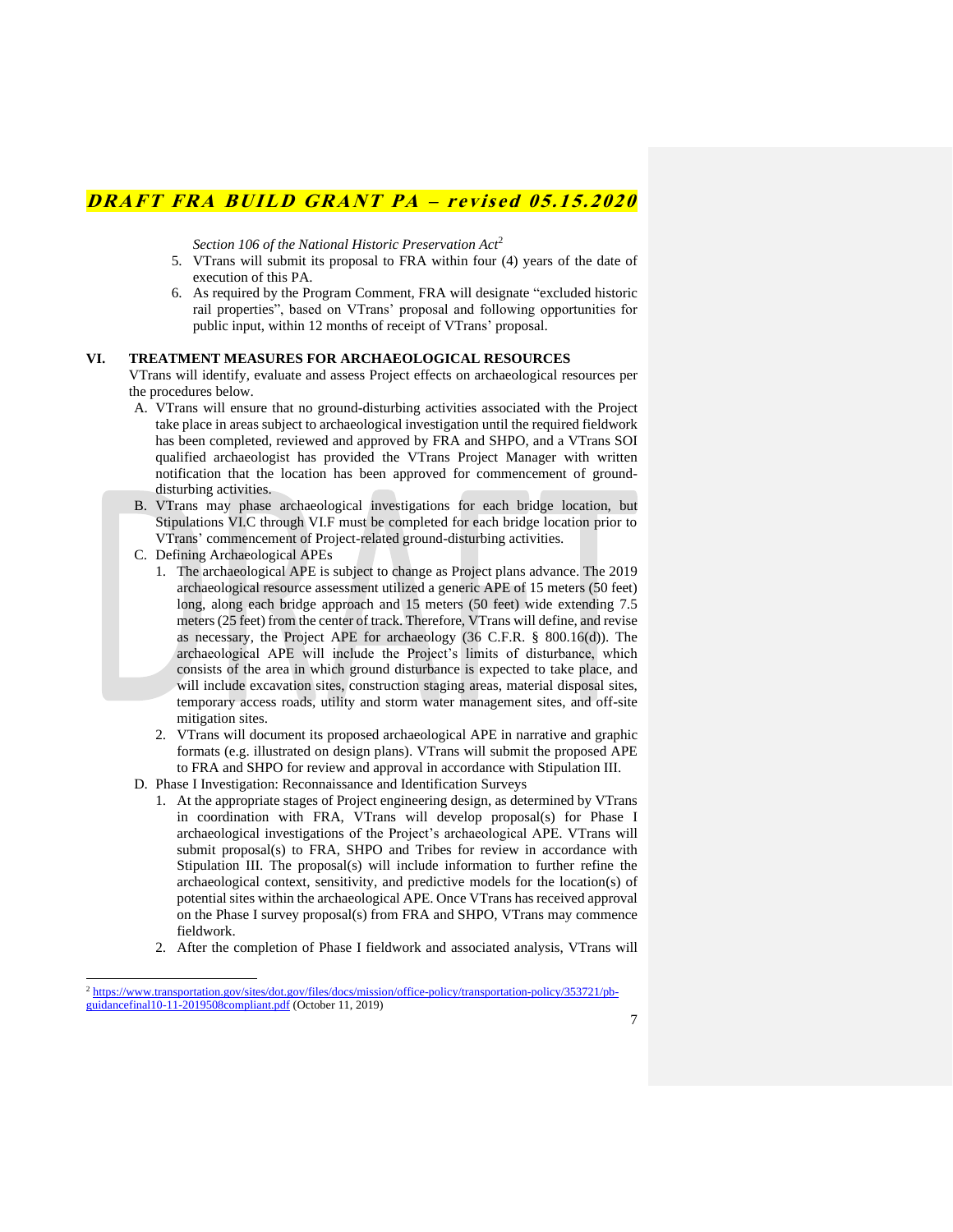ensure that technical report(s) containing the results and proposed recommendations for additional archaeological testing, if appropriate, are prepared. VTrans will submit reports(s) to FRA and SHPO for approval and will provide Tribes the opportunity for review in accordance with Stipulation III.

- E. Phase II Investigation: Evaluation Studies
	- 1. As necessary, VTrans will ensure that Phase II survey(s) to evaluate the NRHP eligibility of any intact archaeological resources that may be affected by the Project are prepared.
	- 2. VTrans will submit proposal(s) for Phase II archaeological investigations to FRA and SHPO for approval and will provide Tribes the opportunity for review in accordance with Stipulation III. Once VTrans has received approval on the Phase II survey proposal(s) from FRA and SHPO, VTrans may commence fieldwork.
	- 3. After the completion of Phase II fieldwork and associated analysis, VTrans will submit technical report(s) to the other Signatories and Tribes for concurrent review in accordance with Stipulation III. The report(s) will contain the results along with VTrans proposed NRHP eligibility recommendations and findings of effect pursuant to 36 C.F.R. § 800.5. If adverse effects seem likely, VTrans will include proposed avoidance and/or minimization, strategies in the report(s).

F. Phase III Investigation: Data Recovery Studies and Alternative Mitigation Strategies

- 1. If adverse effects cannot be avoided, VTrans will prepare a Phase III data recovery plan(s) and/or alternative mitigation proposal(s). VTrans will submit these proposal(s) to FRA, SHPO, and Tribes for concurrent review in accordance with Stipulation III. At a minimum, each Phase III data recovery proposal will include:
	- a. A list of research questions to be addressed, with a discussion of their relevance and importance;
	- b. Methods to be used for fieldwork and laboratory analysis, with a justification of their cost-effectiveness and how they apply to the particular sites and the research questions;
	- c. A schedule for completing field and laboratory work, and submitting draft and final documents for review and comment;
	- d. Methods to be used in managing and curating artifacts, data, and other records;
	- e. Procedures for evaluating and treating unanticipated discoveries consistent with the provisions of Stipulation VII;
	- f. A procedure for documenting the completion of fieldwork and releasing sites for construction activities; and
	- g. Provisions for disseminating the research findings to the consulting parties, professional peers, and the public pursuant to Stipulation VI.H.
- 2. Once archaeological mitigation proposals(s) have been approved by FRA and SHPO, VTrans will complete all Phase III fieldwork prior to authorizing construction to proceed within the specified location.
- 3. After the completion of archaeological mitigation proposal(s), VTrans will submit technical report(s) to FRA and SHPO for approval and will provide Tribes the opportunity for review in accordance with Stipulation III.
- G. Curation
	- 1. VTrans will ensure all materials and records resulting from archaeological investigations conducted for the Project are curated at the Vermont Archaeology Heritage Center (VAHC), unless VTrans cannot obtain clear title, Deed of Gift,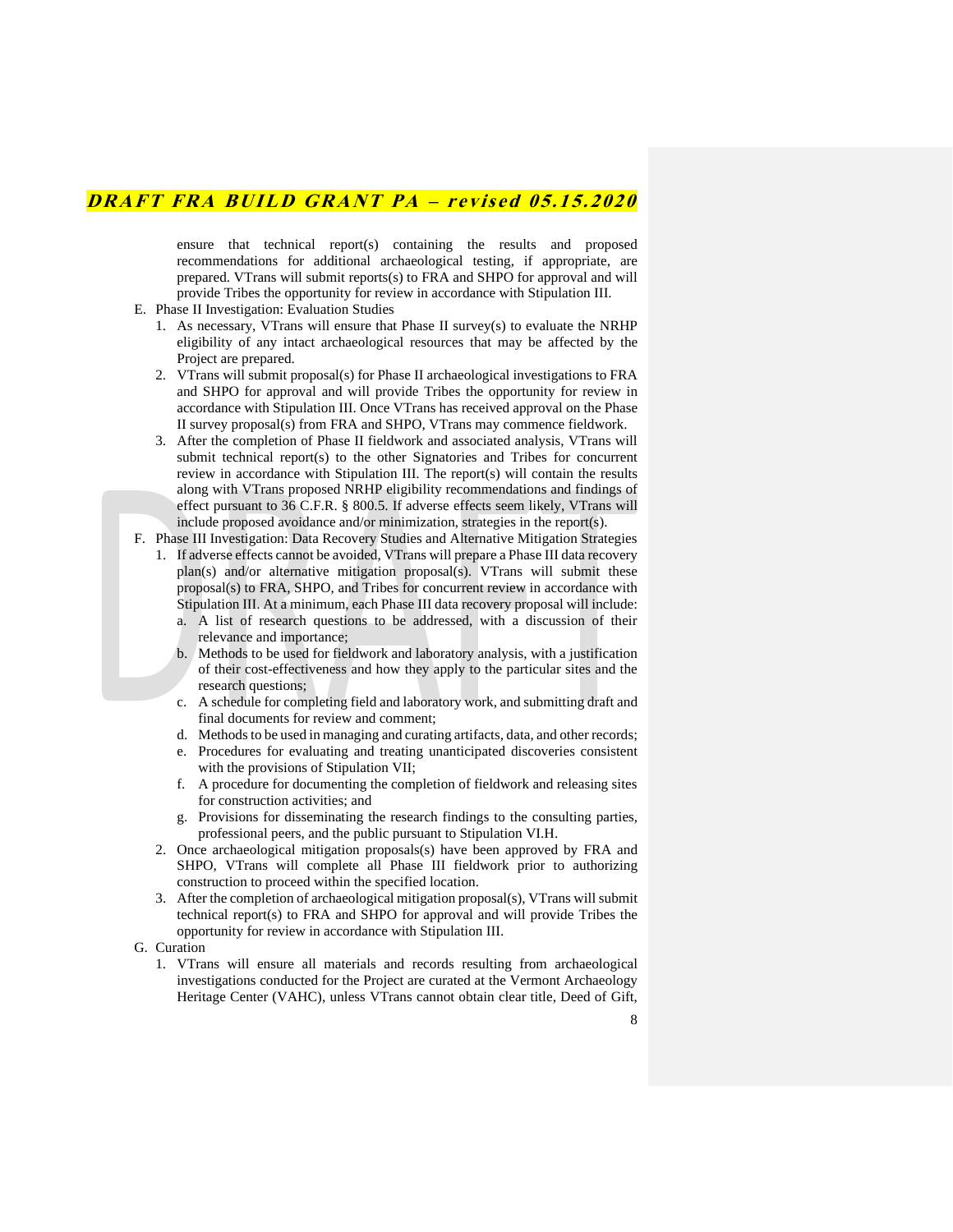or curation agreement for the collection. All collections transferred to VAHC will be prepared according to the "Collections Policies and Procedures of the Vermont Archaeology Heritage Center" (2015).

2. VTrans will notify FRA, SHPO and Tribes when materials are ready to be transferred to the VAHC.

H. Confidentiality

- If disclosure of location information could result in the disturbance of a cultural resource, all Signatories to this PA will ensure shared data, including data concerning the precise location and nature of historic properties, archaeological sites, and properties of religious and cultural significance to Tribes, are protected from public disclosure to the greatest extent permitted by law, in accordance with 36 C.F.R. § 800.11(c), Section 304 of the NHPA, Section 9 of the Archeological Resource Protection Act of 1979, Executive Order No. 13007 on Indian Sacred Sites dated May 24, 1996, and Protection of Archaeological Information of Vermont Statutes (22 V.S.A. § 761).
- Consulting Parties are not entitled to receive information protected from public disclosure.

#### **VII. POST-REVIEW DISCOVERIES**

- A. Pursuant to 36 C.F.R. § 800.12(a)(2), VTrans will develop an Unanticipated Discoveries Plan (UDP) to be included in Project construction and bidding documents for contractor/team use if a previously undiscovered archaeological or cultural resource that is or could reasonably be a historic property is encountered during construction, or a previously known historic property will be affected in an unanticipated manner. The UDP will incorporate procedures for interacting with the media, a chain of contact, stop-work requirements, and other appropriate provisions. VTrans will submit the UDP to the other Signatories and Tribes for concurrent review in accordance with Stipulation III.
- B. In the event of an unanticipated discovery, VTrans will require its contractor to immediately cease all ground disturbing and/or construction activities within a minimum 50-foot radius buffer zone of the discovery. VTrans will also halt all work in surrounding areas where additional subsurface remains can reasonably be expected to be present. VTrans, in consultation with FRA, may seek written SHPO concurrence of a smaller buffer based on facts in the field specific to the discovery. Work in all other areas of the Project may continue.
- C. VTrans will notify the other Signatories and Tribes, within 48 hours of the discovery (36 C.F.R. § 800.13(b)(3)). If appropriate, FRA will also identify and invite additional consulting parties to consult on post-review discoveries.
- D. VTrans will investigate the discovery site and evaluate the resource(s) according to the professional standards and guidelines in Stipulation II. VTrans will prepare and submit a written document containing a proposed determination of NRHP eligibility for the resource(s) and an assessment of effects on historic properties to the other Signatories, the consulting parties, and Tribes, for a seven (7) day concurrent review. FRA will make the final determination of eligibility and assessment of effects based on the information obtained within this consultation period. If SHPO and/or Tribes do not concur with the eligibility or effects determination, FRA may elect to assume eligibility and/or adverse effects for expediency.
- E. If FRA determines the unanticipated discovery is eligible for listing in the NRHP and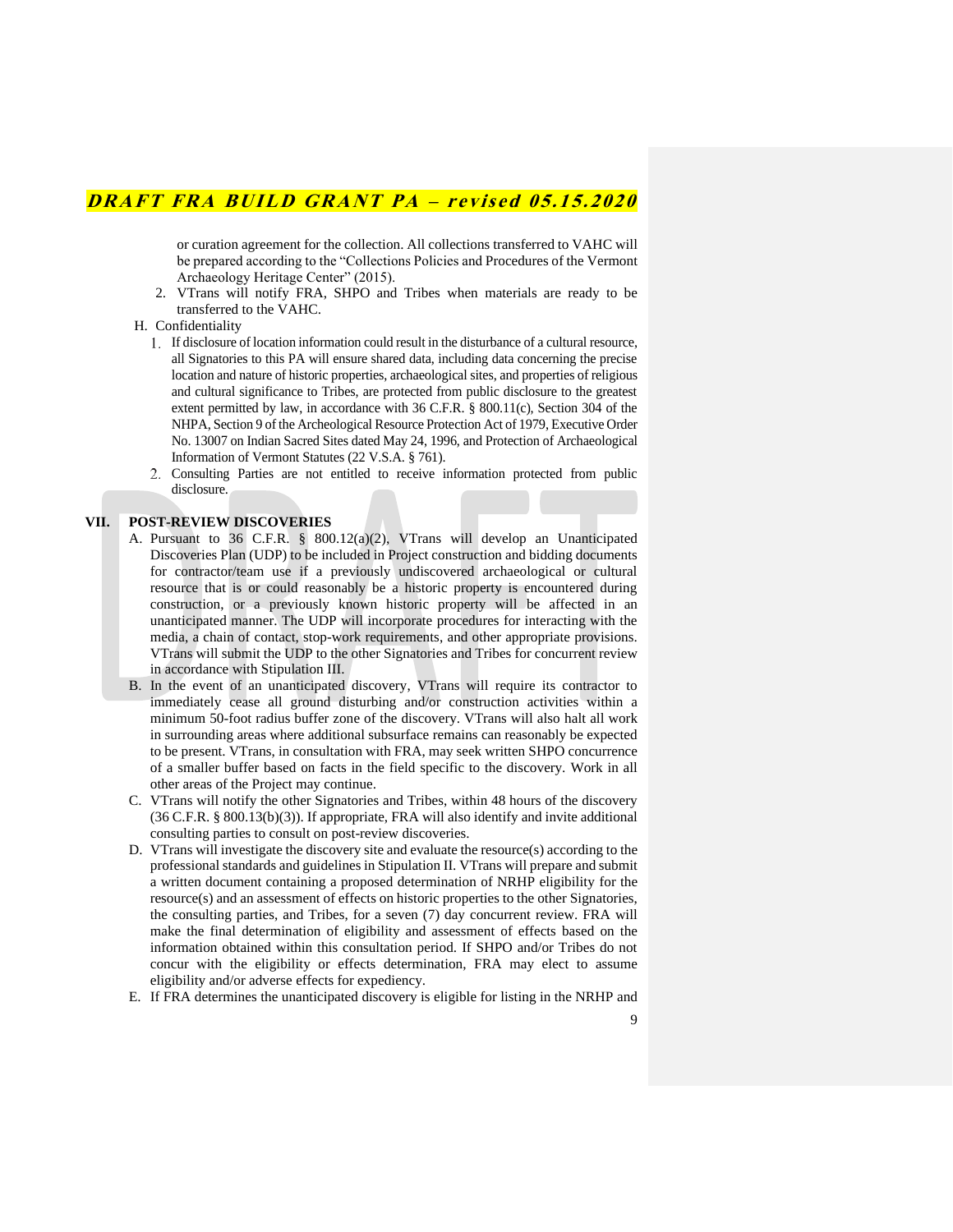adverse effects cannot be avoided, VTrans, in consultation with FRA, will propose in writing to SHPO, participating Tribes, and consulting parties, treatment measures to resolve adverse effects, which may be those in Stipulation V. These parties will have seven (7) day to review and comment on the proposed treatment measures. FRA will consider comments to the fullest reasonable extent. After approval by FRA, VTrans will carry out the treatment measures.

- F. VTrans will ensure construction-related activities within the buffer zone do not proceed until FRA, in consultation with SHPO determines that (1) the located resource is not NRHP- eligible, or (2) the agreed upon treatment measures for historic properties have been completed or can be completed within a specified time period after construction-related activities have resumed without harming the resource.
- G. Human Remains
	- 1. If human remains are encountered during construction, VTrans will require its contractor to immediately halt subsurface disturbance in that portion of the Project area and immediately secure and protect the human remains and any associated funerary objects in place in such a way that minimizes further exposure or damage to the remains from the elements, looting, and/or vandalism.
	- 2. In accordance with 13 V.S.A. § 3761 (Unauthorized Removal of Human Remains), 13 V.S.A. § 3764 (Cemeteries and Monuments – Grave markers and historic tablets) and 18 V.S.A. § 5212 (Permit to Remove Dead Bodies), and supplanting laws or regulations, VTrans will immediately notify the appropriate Police Department to determine if the discovery is subject to a criminal investigation by law enforcement and notify the Signatories within 24 hours of the initial discovery.
	- 3. If a criminal investigation is not appropriate, VTrans will ensure compliance with any applicable State and local laws pertaining to human remains, burial sites, and funerary objects.
	- 4. In the event the human remains encountered could be of tribal origin, FRA will immediately notify the appropriate Tribes and consult with the Signatories to determine the treatment plan for the tribal human remains and any associated funerary objects. The treatment plan will be reviewed in accordance with Stipulation III. Once the treatment plan has been approved by FRA and SHPO, VTrans will implement the plan.
	- 5. If the remains are not of tribal origin, VTrans will, as appropriate, develop a research design/treatment plan for the appropriate treatment of the remains and any associated artifacts, consistent with procedures and guidelines contained in this PA and submit the design and plan to the Signatories and the consulting parties for concurrent review in accordance with Stipulation III. Once the research design/treatment plan has been approved by FRA and SHPO, VTrans will implement the plan.
	- 6. VTrans will ensure the contractor does not proceed with work in the affected area until FRA, in consultation with SHPO, and/or the consulting parties and Tribes, as appropriate, determines the development and implementation of an appropriate treatment plan, research design/treatment plan, or other recommended mitigation measure is complete. However, work outside the area of the discovery may continue.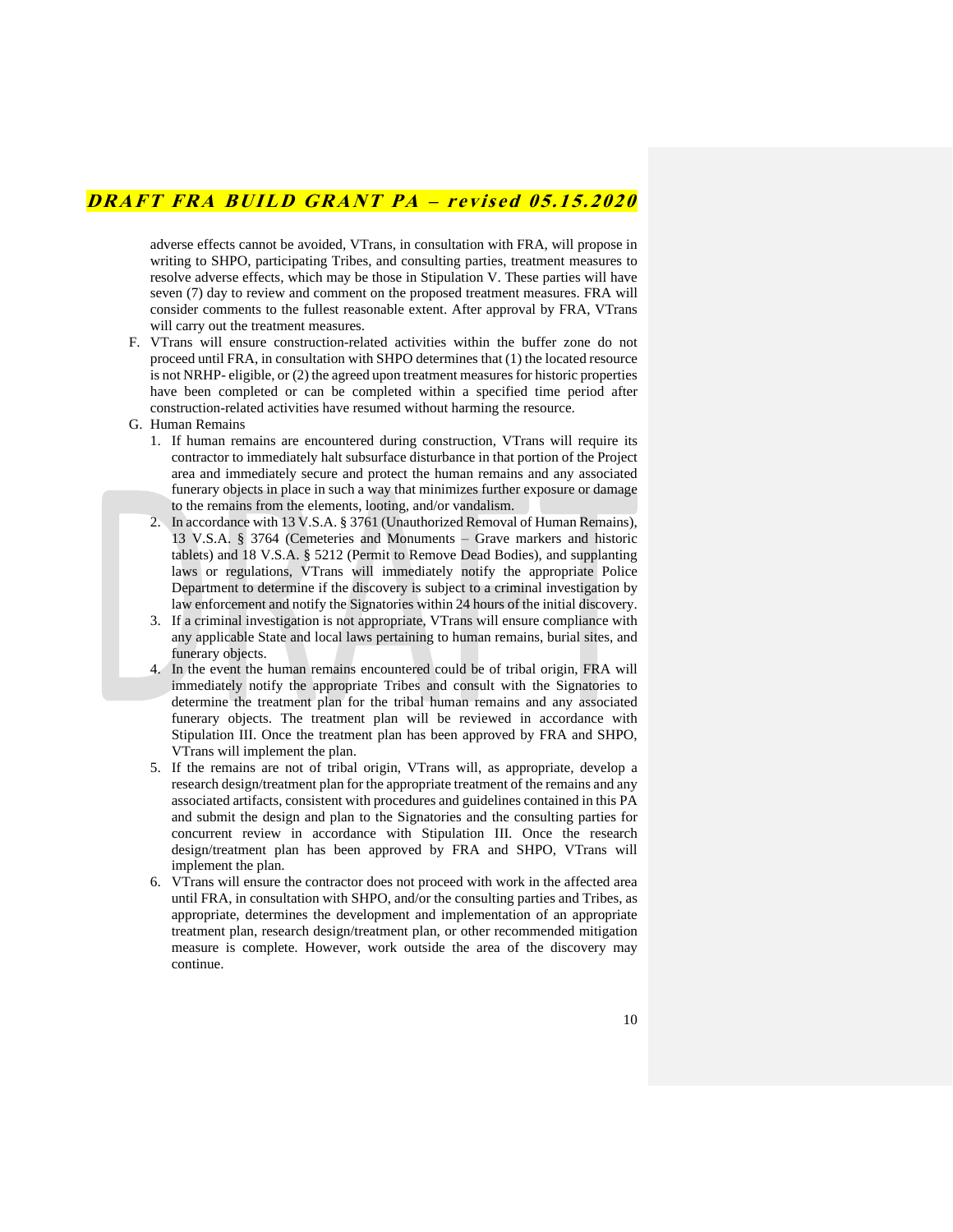#### **VIII. PROJECT MODIFICATIONS AND CHANGES**

- A. Certain project modifications and changes will not require additional consultation under this PA. Additional consultation will not be required under the following conditions:
	- 1. The approved APE reduces in size;
	- 2. There is no change to the effects finding; and
	- 3. Less than five years have passed since historic properties, excluding archaeological resources, were identified within the APE.
- B. If additional consultation is not required, VTrans will submit a memorandum detailing the reasons why such consultation is not required to FRA for review. FRA will include the approved memorandum in its Project file.
- C. If additional consultation is required for Project changes that could potentially affect historic properties, including those not previously identified within the original Project APEs, VTrans will submit written documentation, including Project plan sheets or sketches showing the modification, a brief explanation why the change is needed, and any documentation relevant to compliance with the terms of this PA to the Signatories, consulting parties, and Tribes, as appropriate, for review and comment in accordance with Stipulation III.
- D. Historic Architecture
	- 1. VTrans will refine the APE as needed, in consultation with FRA and SHPO, including but not limited to, when the APE is expanded and/or bridges initially identified by VTrans for repair are later identified for replacement. Once a new APE is defined, VTrans will conduct any required additional architectural survey to identify historic properties listed in or eligible for listing in the NRHP. VTrans will prepare and submit one or more technical document(s) containing the results of the supplementary architectural survey, together with the proposed identification of historic properties and assessment of effects on architectural historic properties according to the criteria of adverse effects (36 C.F.R. § 800.5), to the Signatories and consulting parties for concurrent review in accordance with Stipulation III.
	- 2. B&R Railroad Historic District
		- a. If FRA determines the Program Comment is not applicable and the Project modifications will contribute to the adverse effects to the B&R Railroad Historic District, those adverse effects will be mitigated through completion of Stipulation V.
	- 3. Historic Properties Outside of the B&R Railroad Historic District
		- a. If FRA, in consultation with SHPO, determines the Project modifications will result in adverse effects to historic architectural properties located outside of the B&R Railroad Historic District, VTrans will develop a proposal for treatment measures to resolve the adverse effect.
		- b. VTrans will provide the proposal to FRA and SHPO for approval and will provide the opportunity for review by consulting parties in accordance with Stipulation III.
		- c. Following approval by FRA and SHPO, VTrans will carry out the treatment measures.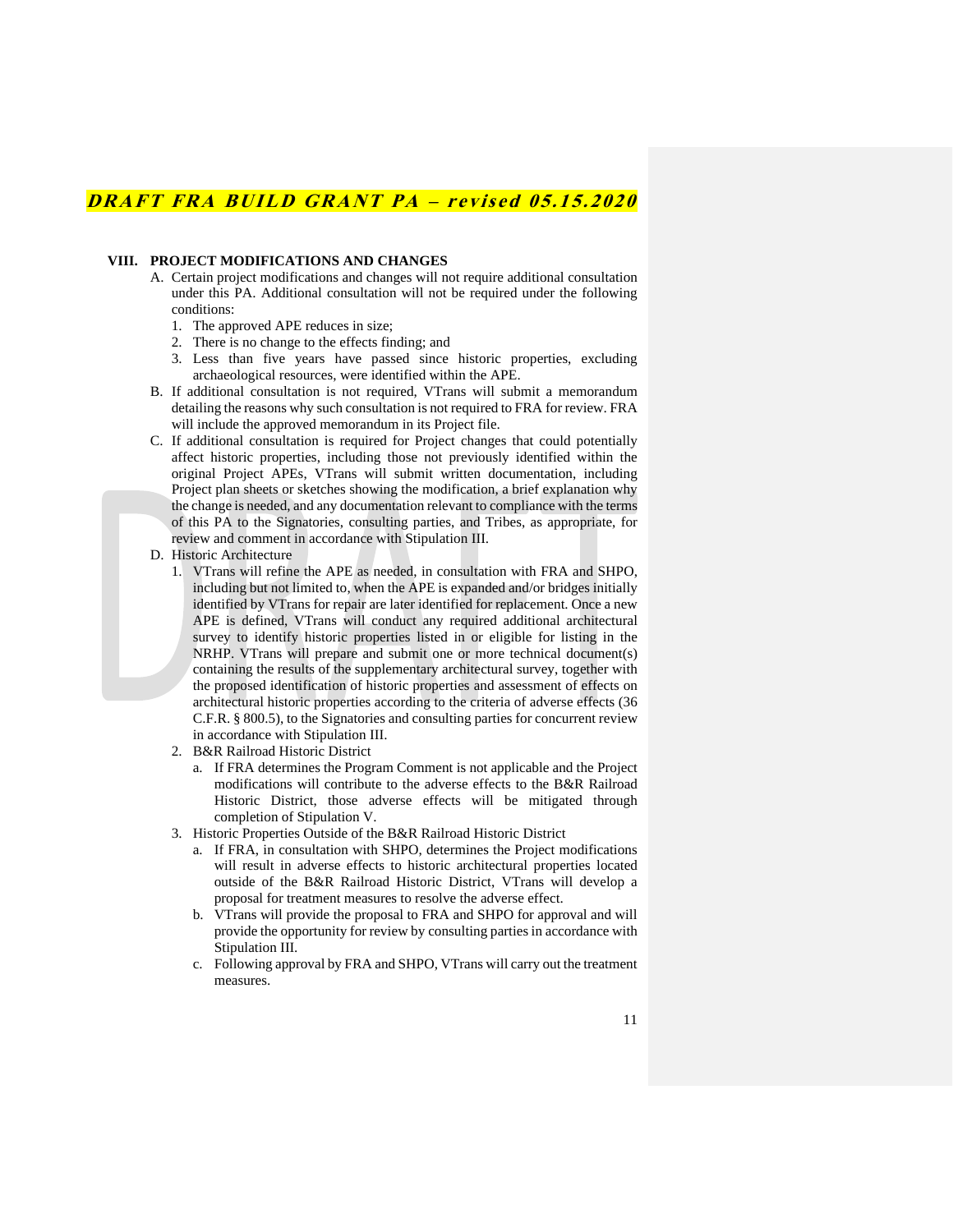- E. Archaeology
	- 1. Documents associated with Project modifications with the potential to impact archaeological deposits will be addressed pursuant to Stipulation III.
	- 2. If FRA determines the Project modifications will result in unanticipated adverse effects to archaeological resources, VTrans will mitigate these effects in accordance with Stipulation VI.F.

### **IX.MONITORING AND REPORTING**

- A. Following the execution of this PA until it expires or is terminated, VTrans will provide the Signatories, consulting parties, and Tribes an annual summary report detailing work undertaken pursuant to its terms. Such report will include any proposed scheduling changes, any problems encountered, and any disputes or objections received as a result of VTrans efforts to carry out the terms of this PA.
- B. VTrans will submit the summary report to the other Signatories, the consulting parties, and Tribes annually on the  $31<sup>st</sup>$  of January. Within thirty (30) days of receipt of the summary report, the other Signatories may request a meeting to discuss the contents as a group. This meeting may occur in person or by teleconference or web meeting.

### **X. DISPUTE RESOLUTION**

- A. Any Signatory to this PA or Tribe may object to any proposed action(s) or the manner in which the terms of this PA are implemented by submitting its objection to FRA in writing, after which FRA will consult with the Signatories to resolve the objection. If FRA determines such objection cannot be resolved, FRA will, within fifteen (15) days of such objection:
	- Forward all documentation relevant to the dispute, including FRA's proposed resolution, to the ACHP (with a copy to the Signatories). ACHP will provide FRA with its comments on the resolution of the objection within thirty (30) calendar days of receiving documentation.
	- If the ACHP does not provide comment regarding the dispute within thirty (30) calendar days, FRA will make a final decision on the dispute and proceed accordingly.
	- FRA will document this decision in a written response that takes into account any timely comments received regarding the dispute from ACHP and the Signatories and provide them with a copy of the response.
	- FRA will then proceed according to its final decision.
	- The Signatories remain responsible for carrying out all other actions subject to the terms of this PA that are not the subject of the dispute.
- A Consulting Party to this PA or a member of the public may object to the manner in which the terms of this PA are being implemented by submitting its objection to FRA in writing. FRA will notify the other Signatories of the objection in writing and take the objection into consideration. FRA will consult with the objecting party, and if FRA determines it is appropriate, the other Signatories for not more than thirty (30) calendar days. Within fifteen (15) calendar days after closure of this consultation period, FRA will provide the Signatories, Consulting Parties, and the objecting party with its final decision in writing.

### **XI. ADOPTABILITY**

If another Federal agency not initially a party to the PA receives an application for a license, permit, or funding for the Project as described in this PA, that agency may fulfill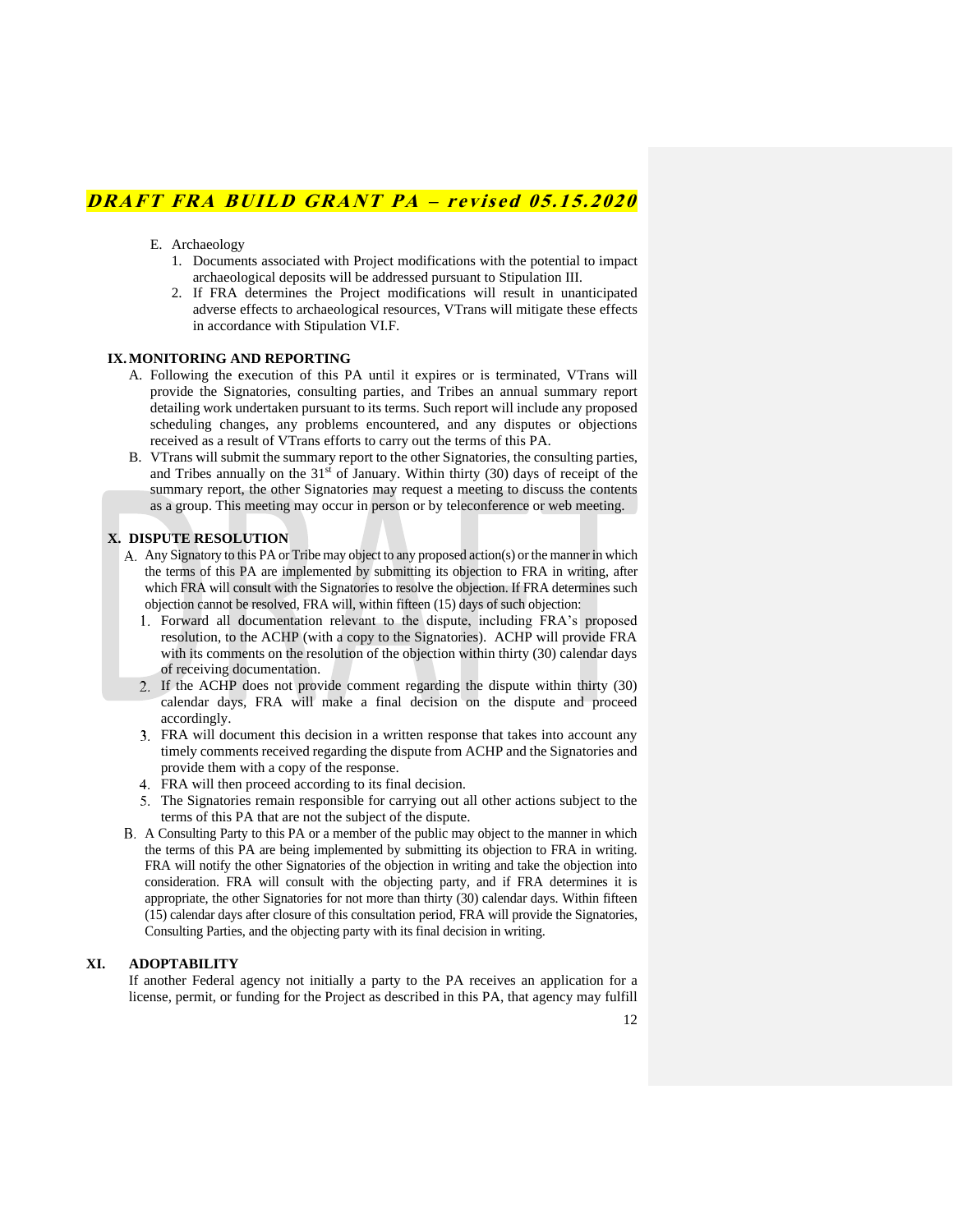its Section 106 responsibilities by stating in writing it concurs with the terms of this PA and notifying the Signatories that it intends to do so. Such an agreement will be evidenced by an amendment to this PA that describes the roles and responsibilities of the new Signatory, affirms the party's concurrence with the terms of the PA, and is filed with the ACHP.

### **XII. AMENDMENTS**

Any Signatory to this PA may request that it be amended, whereupon that party will immediately consult with the other Signatories within thirty (30) days (or another time period agreed to by all Signatories) to consider such an amendment. FRA will be responsible for developing and distributing any resulting amendment among the other Signatories for execution in the same manner as the original PA. The amendment will be effective on the date FRA files a copy signed by all Signatories with the ACHP.

#### **XIII. TERMINATION AND WITHDRAWAL**

- A. If any Signatory to this PA determines its terms will not or cannot be carried out, that party will immediately notify the other parties in writing and consult with them to seek resolution or amendment per Stipulation XII. If within sixty (60) days (or another time period agreed to by all Signatories) a resolution or amendment cannot be reached, any Signatory may terminate the PA upon written notification to the other Signatories. A Consulting Party does not have the ability to terminate the PA.
- B. If the PA is terminated, then, prior to work continuing on the Project, FRA must either, (1) execute a new PA (36 C.F.R. § 800.6) or (2) request, consider, and respond to the comments of the ACHP under 36 C.F.R. § 800.7. FRA will notify the other Signatories, the consulting parties, and Tribes as to the course of action it will pursue.
- C. If FRA determines it does not have an Undertaking relating to this Project, FRA may withdraw from participation in this PA entirely upon ninety (90) days written notification to the other Signatories.

### **XIV. DURATION, EFFECTIVE DATE, AND EXECUTION**

- A. Duration
	- 1. This PA will expire when all of its terms have been completed or in seven (7) years from the date of its execution, whichever comes first, unless the Signatories agree to an extension via amendment in accordance with Stipulation XII. If FRA or VTrans anticipate the need for an extension, either party will initiate the amendment process at least three months prior to expiration date of the PA.
- B. Effective Date
	- 1. This PA will become effective upon execution by all Signatories and FRA's subsequent filing with the ACHP.
- C. Counterparts
	- 1. This PA may be executed in counterparts, each of which constitutes an original and all of which constitute one and the same Agreement.
- D. Electronic Copies
	- 1. Within one (1) week of the last signature on this PA, VTrans will provide each Signatory with one high quality, legible, full color, electronic copy of the fullyexecuted PA and all its appendices fully integrated into one, single document.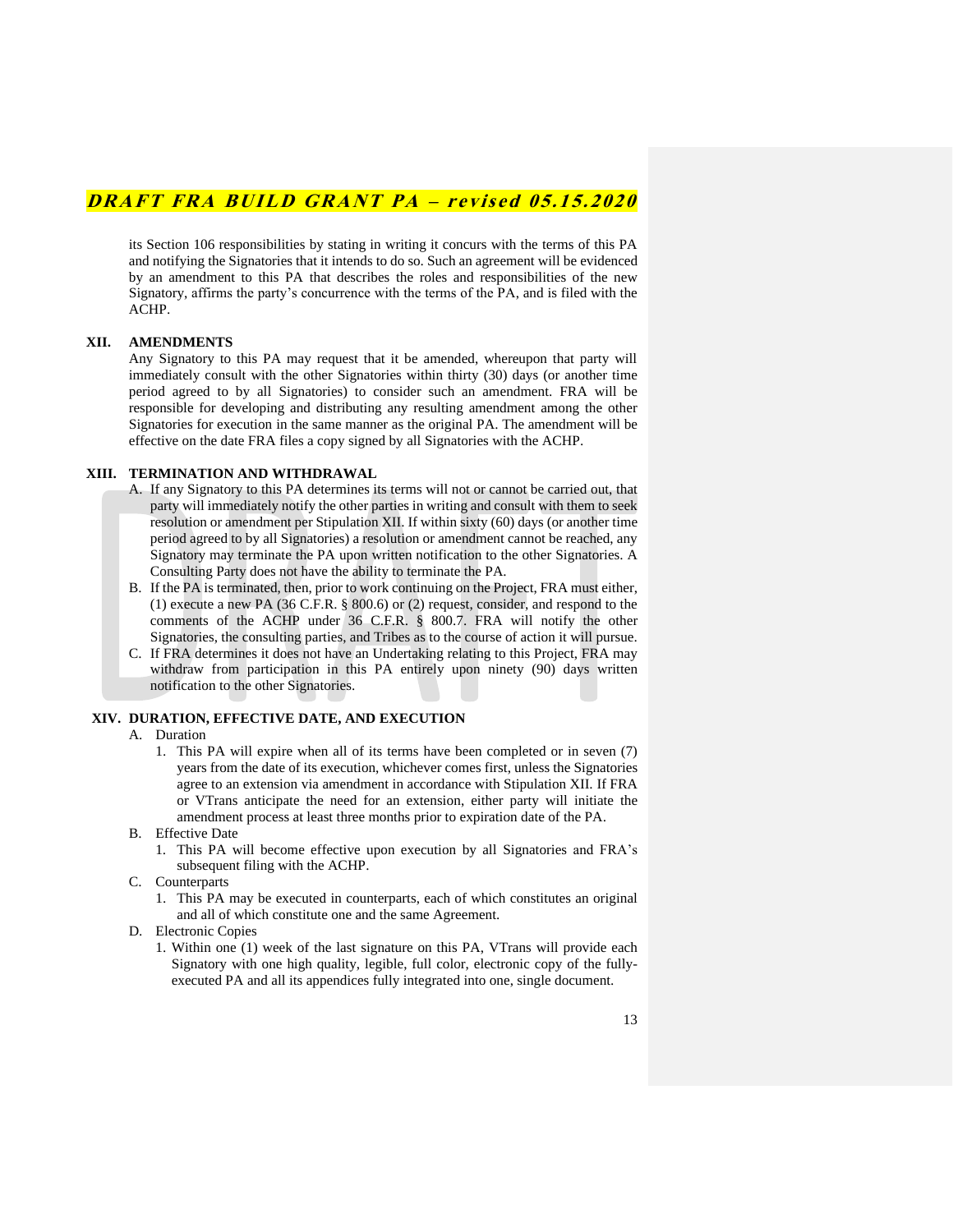- 2. If the electronic copy is too large to send by e-mail, VTrans will make copies available for the other Signatories through an online site or through another suitable, electronic means.
- 3. VTrans will also make the PA available to the public on the Project website within thirty (30) days of execution.

Execution of this PA by the Signatories, its subsequent filing with the ACHP by FRA, and implementation of its terms demonstrate that FRA has considered the effects of this Undertaking on historic properties, afforded the ACHP a reasonable opportunity to comment, and satisfied its responsibilities under Section 106 of the NHPA and its implementing regulations.

. . . . . . . . . .

 $\cdots$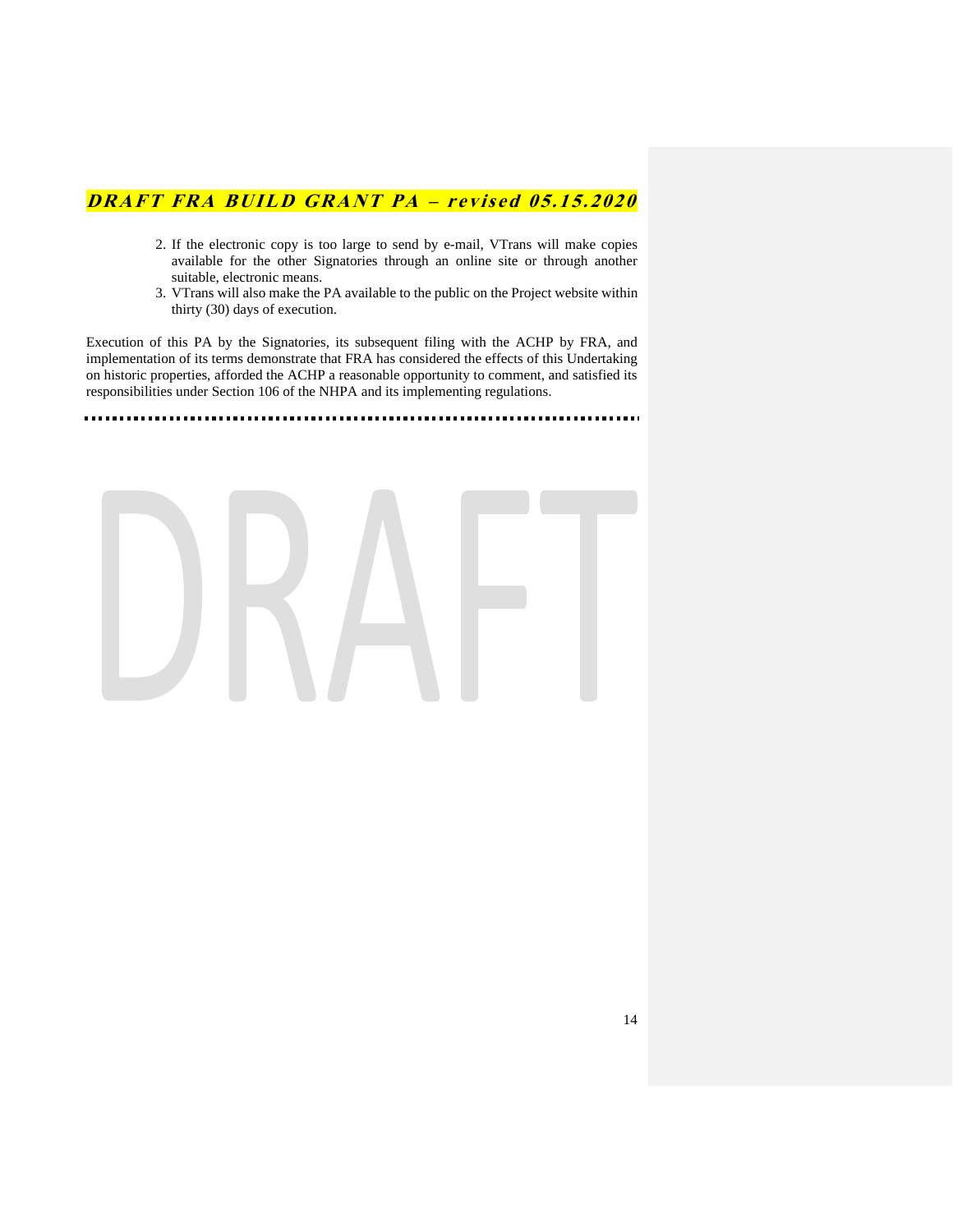**PROGRAMMATIC AGREEMENT AMONG THE FEDERAL RAILROAD ADMINISTRATION, THE VERMONT STATE HISTORIC PRESERVATION OFFICER, AND THE VERMONT AGENCY OF TRANSPORTATION, REGARDING THE BETTER UTILIZING INVESTMENTS TO LEVERAGE DEVELOPMENT (BUILD) TRANSPORTATION DISCRETIONARY GRANT PROJECT to REHABLITATE or REPLACE (29) EXISITING RAILROAD BRIDGES ON THE BENNINGTON AND RUTLAND RAILROAD in RUTLAND and BENNINGTON COUNTIES, VERMONT**

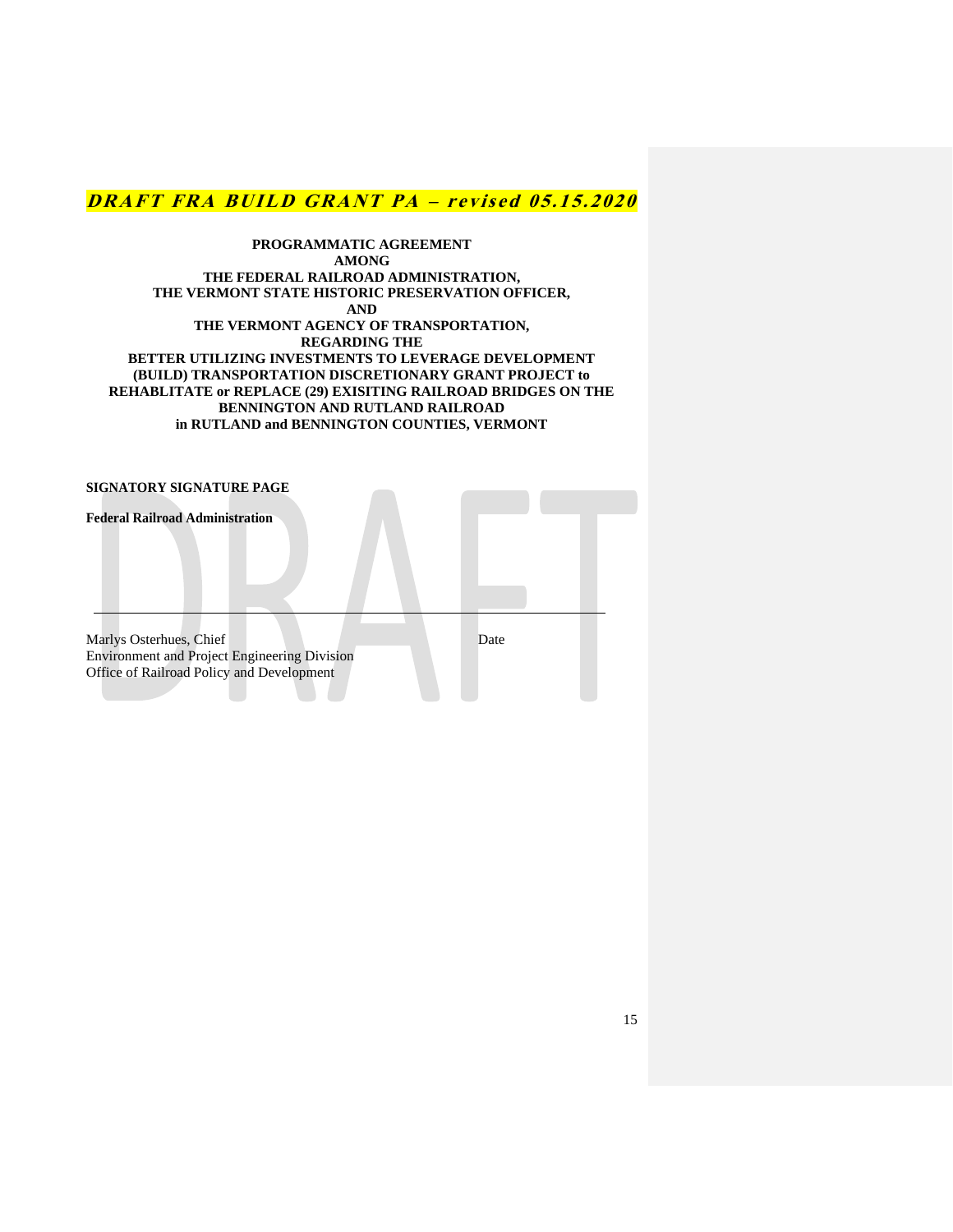**PROGRAMMATIC AGREEMENT AMONG THE FEDERAL RAILROAD ADMINISTRATION, THE VERMONT STATE HISTORIC PRESERVATION OFFICER, AND THE VERMONT AGENCY OF TRANSPORTATION, REGARDING THE BETTER UTILIZING INVESTMENTS TO LEVERAGE DEVELOPMENT (BUILD) TRANSPORTATION DISCRETIONARY GRANT PROJECT to REHABLITATE or REPLACE (29) EXISITING RAILROAD BRIDGES ON THE BENNINGTON AND RUTLAND RAILROAD in RUTLAND and BENNINGTON COUNTIES, VERMONT**

| SIGNATORY SIGNATURE PAGE                                            |      |
|---------------------------------------------------------------------|------|
| <b>Vermont Division for Historic Preservation</b>                   |      |
| Laura V. Trieschmann<br>Vermont State Historic Preservation Officer | Date |